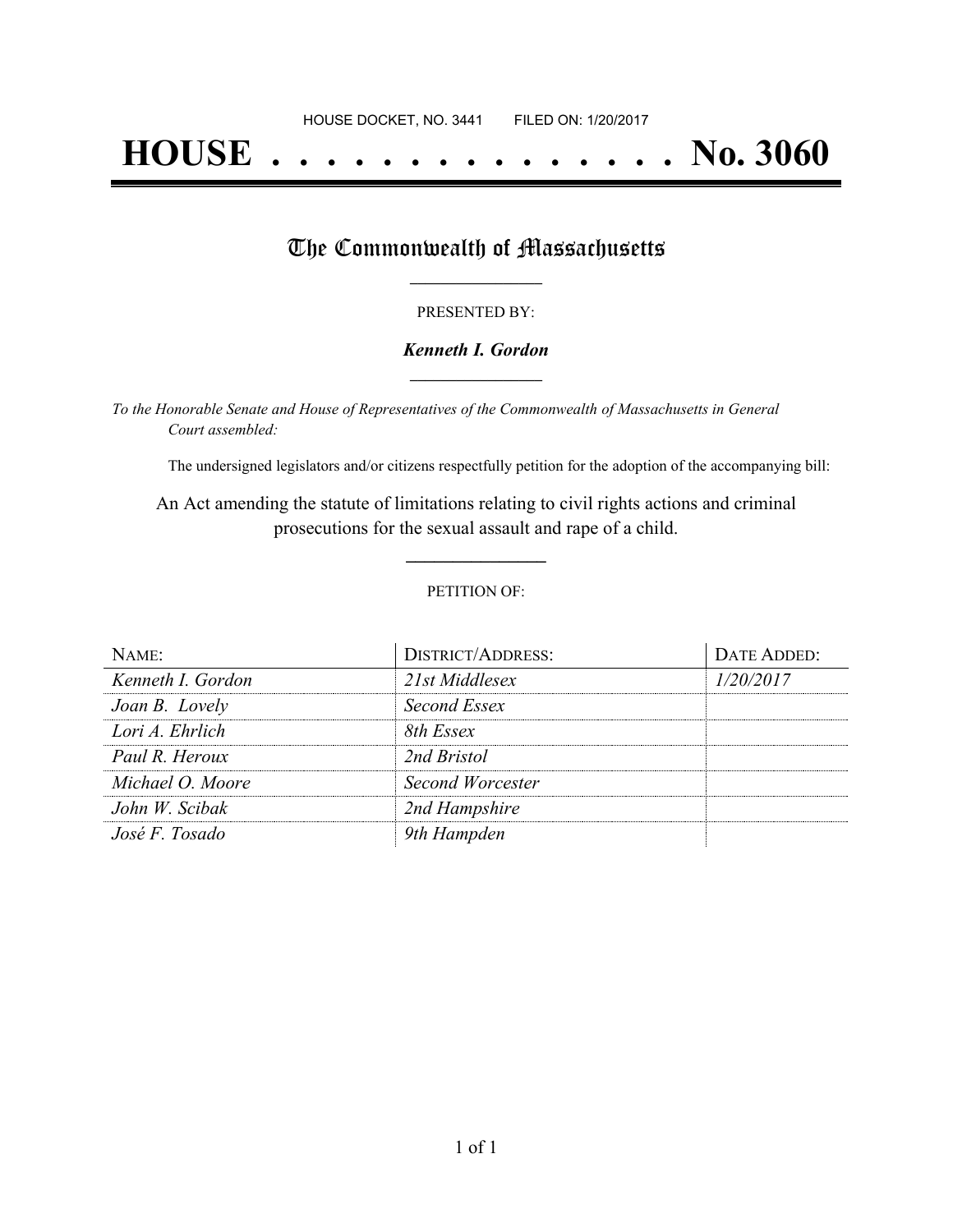## **HOUSE . . . . . . . . . . . . . . . No. 3060**

By Mr. Gordon of Bedford, a petition (accompanied by bill, House, No. 3060) of Kenneth I. Gordon and others relative to civil rights actions of persons under the age of eighteen when the offense was committed. The Judiciary.

## The Commonwealth of Massachusetts

**In the One Hundred and Ninetieth General Court (2017-2018) \_\_\_\_\_\_\_\_\_\_\_\_\_\_\_**

**\_\_\_\_\_\_\_\_\_\_\_\_\_\_\_**

An Act amending the statute of limitations relating to civil rights actions and criminal prosecutions for the sexual assault and rape of a child.

Be it enacted by the Senate and House of Representatives in General Court assembled, and by the authority *of the same, as follows:*

1 SECTION 1. Chapter 260 of the General Laws is hereby amended by striking out section

2 5B, as so appearing, and inserting in place thereof the following section: -

- 3 §5B. Civil rights actions
- 4 Actions arising on account of violations of any law intended for the protection of civil

5 rights, including but not limited to actions alleging employment, housing and other

6 discrimination on the basis of race, color, creed, national origin, sex, age, ancestry or handicap

7 shall be commenced only within three years next after the cause of action accrues, except that an

- 8 action commenced under 42 U.S.C. §1681-1686,Title IX, for sexual assault, or sexual abuse, as
- 9 that term is defined in G.L. c. 260, section 4C, shall be governed by the provisions of G.L. c.
- 10 260, section 4C½.